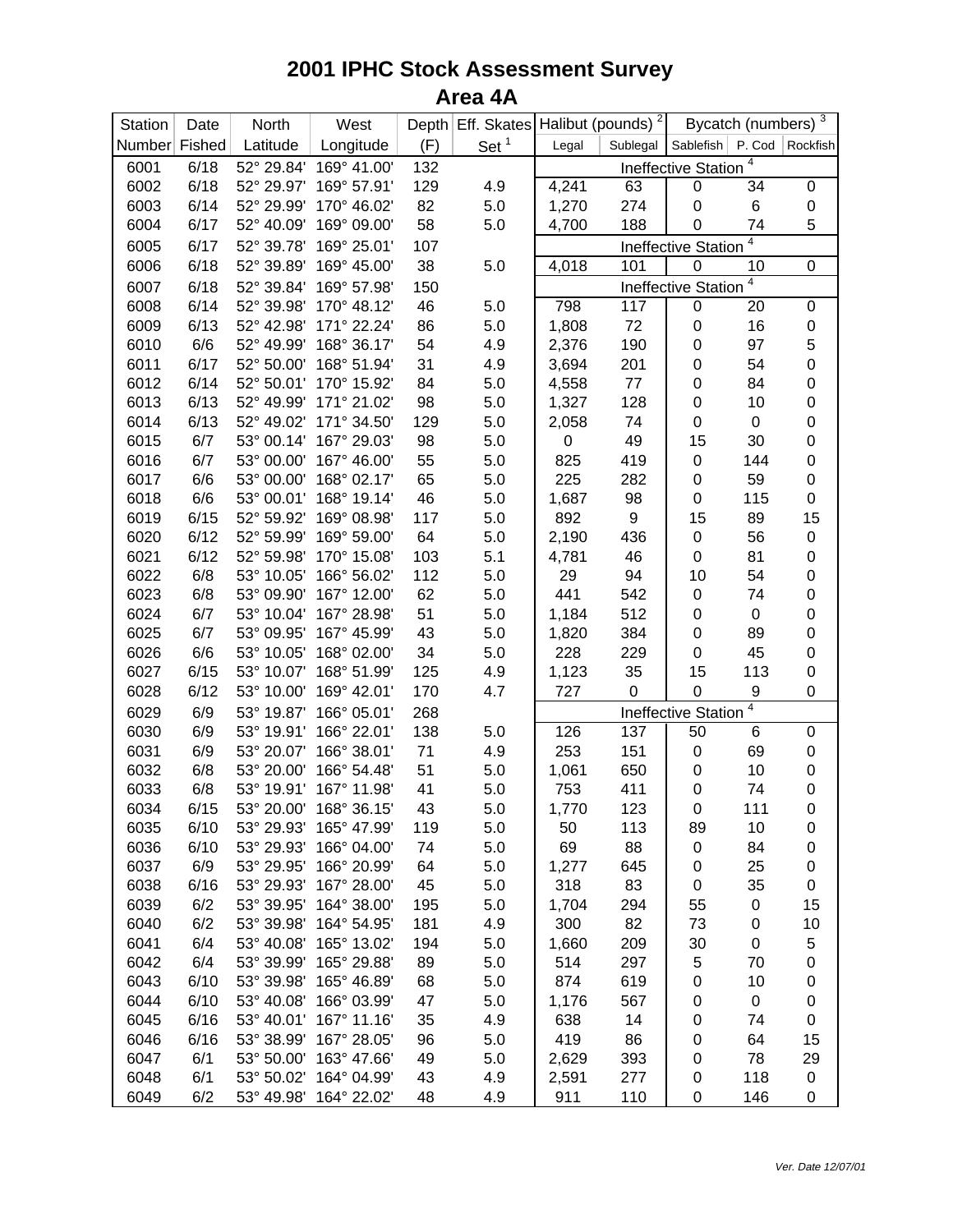## **2001 IPHC Stock Assessment Survey Area 4A**

| Station       | Date | North      | West        |      | Depth Eff. Skates |                          | Halibut (pounds) <sup>2</sup> |                     | Bycatch (numbers) | $\mathbf{3}$ |
|---------------|------|------------|-------------|------|-------------------|--------------------------|-------------------------------|---------------------|-------------------|--------------|
| Number Fished |      | Latitude   | Longitude   | (F)  | Set $1$           | Legal                    | Sublegal                      | Sablefish           | P. Cod            | Rockfish     |
| 6050          | 6/2  | 53° 50.04' | 164° 39.00' | 54   | 5.0               | 1,312                    | 433                           | $\mathbf 0$         | 59                | $\pmb{0}$    |
| 6051          | 6/3  | 53° 49.92' | 164° 56.00' | 62   | 5.0               | 362                      | 158                           | $\pmb{0}$           | 74                | $\pmb{0}$    |
| 6052          | 6/3  | 53° 50.03' | 165° 12.00' | 58   | 5.0               | 573                      | 628                           | 0                   | 75                | $\pmb{0}$    |
| 6053          | 6/4  | 53° 49.84' | 165° 28.99' | 49   | 5.0               | 465                      | 381                           | 0                   | 104               | 0            |
| 6054          | 5/30 | 53° 49.92' | 165° 46.00' | 42   | 5.0               | 104                      | 166                           | 0                   | 277               | 0            |
| 6055          | 5/30 | 53° 50.04' | 166° 03.02' | 42   | 5.0               | 1,529                    | 484                           | 0                   | $\pmb{0}$         | 0            |
| 6056          | 5/30 | 53° 50.01' | 166° 19.90' | 147  | 5.0               | 824                      | 47                            | $\pmb{0}$           | 30                | $\pmb{0}$    |
| 6057          | 6/1  | 54° 00.00' | 164° 06.00' | 41   | 5.0               | 1,518                    | 228                           | $\pmb{0}$           | 15                | 0            |
| 6058          | 5/31 | 53° 59.95' | 164° 23.02' | 56   | 5.0               | 573                      | 517                           | $\pmb{0}$           | 114               | 0            |
| 6059          | 5/31 | 53° 59.99' | 164° 40.19' | 53   | 5.0               | 505                      | 390                           | $\pmb{0}$           | 163               | 0            |
| 6060          | 6/3  | 53° 59.94' | 164° 57.00' | 44   | 5.0               | 607                      | 315                           | $\pmb{0}$           | 83                | $\pmb{0}$    |
| 6061          | 6/3  | 54° 00.05' | 165° 12.02' | 41   | 5.0               | 1,846                    | 255                           | $\pmb{0}$           | $\pmb{0}$         | 0            |
| 6062          | 6/4  | 53° 59.99' | 165° 29.09' | 40   | 5.0               | 1,434                    | 422                           | $\pmb{0}$           | 5                 | $\pmb{0}$    |
| 6063          | 5/30 | 53° 59.98' | 165° 45.95' | 48   | 5.0               | 1,661                    | 794                           | $\pmb{0}$           | 45                | 0            |
| 6064          | 6/1  | 54° 10.05' | 164° 07.00' | 38   | 4.9               | 564                      | 166                           | $\pmb{0}$           | 123               | 0            |
| 6065          | 5/31 | 54° 10.00' | 164° 24.99' | 49   | 5.0               | 1,445                    | 434                           | 0                   | 50                | 0            |
| 6066          | 5/31 | 54° 09.98' | 164° 41.94' | 38   | 5.0               | 1,658                    | 344                           | $\pmb{0}$           | 30                | 0            |
| 7001          | 6/1  | 54° 30.02' | 165° 43.83' | 202  | 5.0               | 41                       | 91                            | 15                  | 15                | $\pmb{0}$    |
| 7002          | 6/7  | 54° 29.84' | 166° 18.93' | 271  | 5.1               | 924                      | 28                            | 71                  | $\pmb{0}$         | $\pmb{0}$    |
| 7003          | 6/7  | 54° 30.03' | 166° 35.78' | 263  | 5.0               | 1,537                    | 10                            | 35                  | $\mathbf 0$       | 0            |
| 7004          | 6/6  | 54° 30.21' | 166° 52.56' | 259  |                   | 4<br>Ineffective Station |                               |                     |                   |              |
| 7006          | 6/1  | 54° 39.97' | 165° 25.71' | 121  | 4.9               | 83                       | 74                            | 0                   | 25                | $\pmb{0}$    |
| 7007          | 6/1  | 54° 40.01' | 165° 42.95' | 180  | 4.9               | 173                      | 116                           | 29                  | 0                 | $\pmb{0}$    |
| 7008          | 6/3  | 54° 40.04' | 166° 01.20' | 180  | 4.9               | 264                      | 133                           | 10                  | $\pmb{0}$         | 0            |
| 7009          | 6/3  | 54° 40.00' | 166° 18.23' | 174  | 4.9               | 455                      | 97                            | 5                   | 5                 | 0            |
| 7010          | 6/7  | 54° 39.89' | 166° 34.95' | 185  | 4.9               | 1,626                    | 203                           | 10                  | 0                 | 0            |
| 7011          | 6/6  | 54° 40.00' | 166° 53.05' | 208  |                   | 4<br>Ineffective Station |                               |                     |                   |              |
| 7012          | 6/6  | 54° 39.97' | 167° 09.93' | 248  | 5.0               | 1,658                    | 0                             | 5                   | $\boldsymbol{0}$  | $\pmb{0}$    |
| 7013          | 6/2  | 54° 49.97' | 165° 25.09' | 83   | 4.8               | $\pmb{0}$                | 73                            | 0                   | $\pmb{0}$         | 0            |
| 7014          | 6/2  | 54° 50.48' | 165° 42.60' | 84   | 4.9               | 25                       | 48                            | $\pmb{0}$           | 29                | 0            |
| 7015          | 6/2  | 54° 49.99' | 165° 59.92' | 85   | 4.7               | 486                      | 115                           | 0                   | 19                | 0            |
| 7016          | 6/3  | 54° 50.06' | 166° 17.98' | 89   | 4.9               | 73                       | 41                            | $\pmb{0}$           | 20                | $\mathbf 0$  |
| 7017          | 6/4  | 54° 49.88' | 166° 35.03' | 108  | 5.0               | 37                       | 17                            | 0                   | 25                | $\mathbf 0$  |
| 7018          | 6/4  | 54° 49.88' | 166° 51.95' | 144  | 5.0               | 630                      | 73                            | $\mathbf 0$         | 5                 | 0            |
| 7019          | 6/5  | 54° 49.97' | 167° 10.07' | 193  | 5.0               | 1,936                    | 219                           | 0                   | 0                 | 0            |
| 7021          | 6/4  | 55° 00.44' | 166° 34.05' | 80   | 4.9               | 73                       | 50                            | 0                   | 54                | 0            |
| 7022          | 6/4  | 54° 59.95' | 166° 52.12' | 83   | 4.9               | 540                      | 61                            | 0                   | 10                | 0            |
| 7023          | 6/5  | 54° 59.79' | 167° 09.16' | 97   | 4.9               | 282                      | 30                            | 0                   | 10                | 0            |
| 7024          | 6/5  | 54° 59.95' | 167° 26.81' | 160  | 5.0               | 584                      | 83                            | 0                   | 5                 | 0            |
| 7025          | 7/17 | 55° 10.06' | 166° 34.39' | $77$ | 5.0               | 173                      | 16                            | 0                   | 50                | 0            |
| 7026          | 7/17 | 55° 10.02' | 166° 51.36' | 79   | 5.0               | 502                      | 32                            | 0                   | 45                | 0            |
| 7027          | 7/17 | 55° 10.11' | 167° 09.30' | 81   | 5.0               | 710                      | 4                             | 0                   | 25                | 0            |
| 7028          | 7/18 | 55° 10.00' | 167° 26.25' | 88   | 5.0               | 576                      | 26                            | 0                   | 50                | 0            |
| 7029          | 7/18 | 55° 09.91' | 167° 44.22' | 168  | 5.0               | 112                      | $\boldsymbol{0}$              | 0                   | 64                | 0            |
| 7030          | 7/18 | 55° 20.04' | 167° 44.22' | 90   |                   |                          |                               | Ineffective Station | 4                 |              |
| 7031          | 7/19 | 55° 19.91' | 168° 00.87' | 196  | 4.9               | 51                       | 0                             | 0                   | 0                 | $\pmb{0}$    |
| 7032          | 7/19 | 55° 29.90' | 168° 00.86' | 79   | 4.9               | 88                       | 57                            | 0                   | 49                | 0            |
| 7033          | 7/19 | 55° 30.20' | 168° 19.02' | 132  | 4.9               | 54                       | 0                             | 0                   | 35                | 0            |
| 7034          | 7/14 | 55° 39.94' | 168° 37.02' | 78   | 5.0               | 90                       | 0                             | 0                   | 64                | 0            |